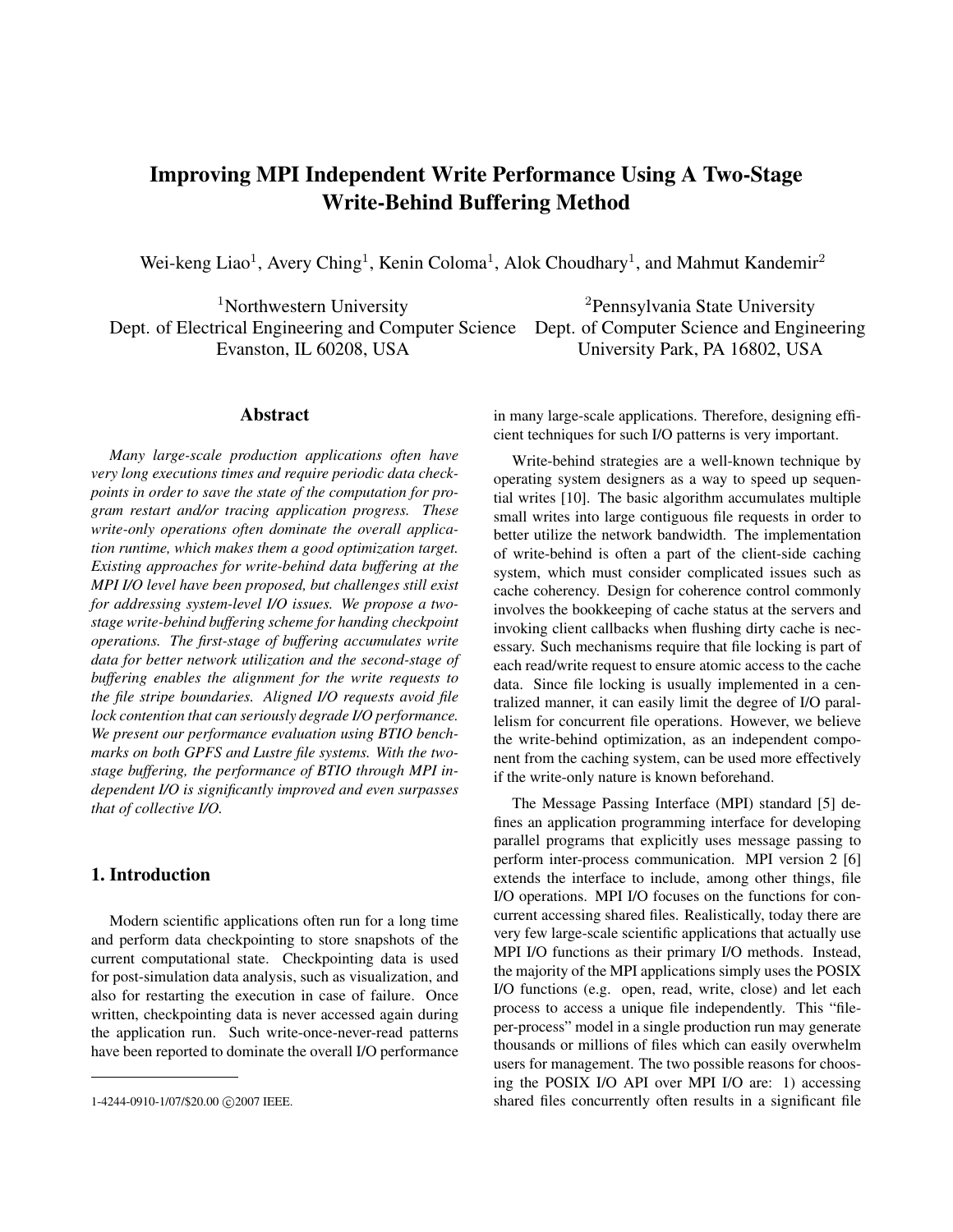system overhead; and 2) programming in MPI I/O, especially in collective I/O, is difficult for programmers. For the former reason, the overhead mainly comes from the conflict file locks when the file system is maintaining coherence cache data and enforcing the I/O atomicity. As for the latter, collective I/O usually requires the use of derived data types to define file views for every process, which is not trivial.

We propose a two-stage write-behind buffering scheme for enhancing MPI independent I/O performance. Designed to fully exploit the advantages of write behind, this scheme has two requirements: 1) the I/O patterns must consist of write operations only; and 2) atomic I/O mode is disabled. Data checkpointing in today's scientific applications fulfills these requirements, since there are only non-overlapping write operations. The two stages consist of local and global buffering mechanisms. The first stage accumulates write data into local buffers which are flushed to the global buffer if they are full. The second stage uses global buffering which is based on a static cyclic file domain assignment among the MPI processes, such that data for the same domains are flushed to the same processes. Once the global buffers are full, they are written to the file system. The global buffering enables write alignment with the file system stripe size, which minimizes file lock contention that otherwise can seriously degrade I/O performance. We evaluate the proposed method on two parallel machines running Lustre and IBM GPFS file systems. We used the BTIO benchmark and compare performance between MPI collective I/O and independent I/O functions. With the two-stage write behind, independent I/O can even outperform collective I/O which has been reported in [2] do much better than independent I/O.

# **2. Background and Related Work**

MPI I/O inherits two important MPI features: the ability to define a set of processes for group operations using an MPI communicator and the ability to describe complex memory layouts using MPI derived data types. A communicator specifies the processes that participate in an MPI operation, whether for inter-process communication or I/O requests to a shared file. For file operations, an MPI communicator is required when opening a file to indicate which processes will access the file. In general, there are two types of MPI I/O data access operations: collective I/O and independent (non-collective) I/O. Collective operations require all processes which opened the file to participate. Thanks to the explicit synchronization, many collective I/O implementations take this opportunity to exchange access information among all processes to generate a better overall I/O strategy. An example of this is the two-phase I/O technique proposed in [1]. In contrast, independent I/O does not require synchronization, making any cooperative optimizations very difficult.

Many production MPI applications do not use MPI I/O functions for file access. Instead, I/O is programmed using POSIX interfaces using one file per process. Two possible reasons can be the poor performance for shared-file I/O and difficulty in using MPI I/O for programming. As most modern file systems adhere to the POSIX standard, several POSIX requirements for shared-file I/O are known to degrade the performance. I/O consistency and atomicity are the top two performance problems. The issue of I/O consistency requires cache coherence control for file systems that provide client-side file caching. POSIX atomicity requires that all bytes written by a single write call are either completely visible or completely invisible to any read call [3]. A common solution for the two requirements is file locking. File locking will guarantee exclusive access for the requested file regions. Since file locking is usually implemented in a centralized manner, it severely limits the degree of I/O parallelism for concurrent file operations.

Regarding problems when MPI I/O programming, defining file views for each process using MPI derived data types is often the way to describe the data partitioning of a global data structure among processes. The creation of a data type for setting file view requires information such as the starting file offsets of the sub-array relative to the global array, the accessed file ranges along all dimensions, and the stride size for repeating non-contiguous segments. The construction of a data type can also be nested. Defining a file view is particularly essential for collective I/O operations because it can be used for collaborating processes to improve I/O performance. For independent I/O, the most common programming style is to use explicit file offset for accessing a contiguous file space at a specific location. Although programming in MPI independent I/O is closer to using POSIX I/O, its performance has compared poorly to collective I/O in several studies [1, 11, 15]. We suspect that MPI I/O use in production applications would dramatically increase if performance and programming issues were address.

# 2.1. Active Buffering

Active buffering is considered an optimization for MPI collective write operations [4]. It accumulates write data into a local buffer and uses an I/O thread to perform write requests in the background. I/O threads can dynamically adjust the size of local buffers based on the available memory space. For each write request, the main thread allocates a buffer, copies the data over, and appends this buffer to a queue. The background I/O thread later retrieves the buffers from the head of the queue, writes the buffered data to the file system, and then releases the buffer space. Active buffering demonstrated a significant performance improvement when it is embedded in ROMIO [13], an I/O library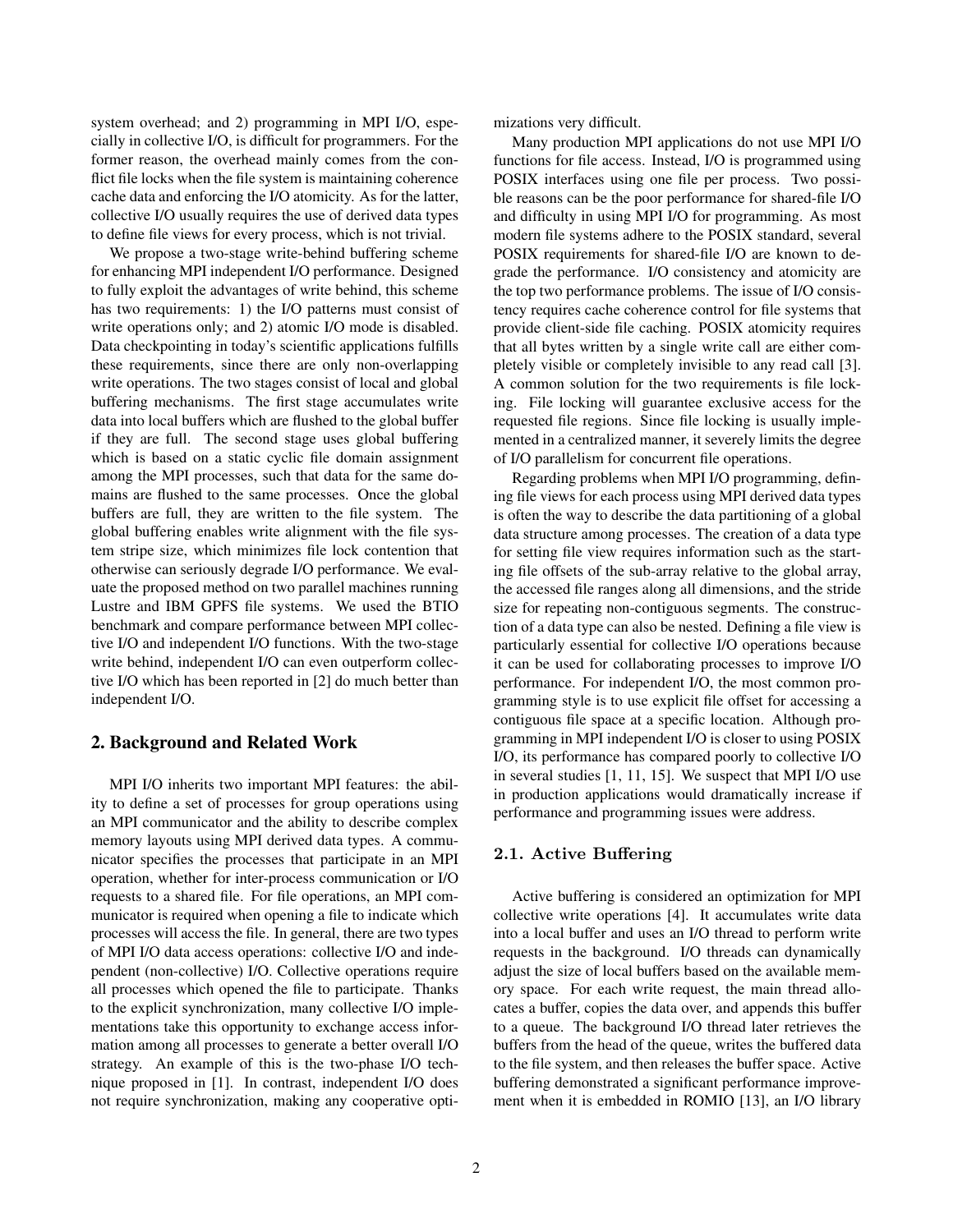implementation for Message Passing Interface.

# 2.2. Data Shipping in IBM's MPI I/O

IBM's MPI I/O implementation for GPFS parallel file system adopts a strategy called data shipping that binds each GPFS file block to a unique I/O agent responsible for all the accesses to this block [7, 9]. The file block assignment is done in a round-robin striping scheme. I/O operations must go through the I/O agents which ship the requested data to the appropriate processes. I/O agents are threads residing in each MPI process and are responsible for combining I/O requests in collective operations. In the background, I/O threads also assist in advanced caching techniques such as read-ahead and write-behind. Although data can be cached at the I/O agents, the write-behind strategy is not used to accumulate data locally. Once the I/O request returns, all data must have been shipped to the designated I/O agents.

# **3. Design and Implementation**

The two-stage write-behind buffering proposed in this paper has two requirements: 1) the I/O patterns must only consist of write operations; and 2) the MPI atomic mode must be set to false. The first requirement can be detected at file open by checking the file access mode argument for MPI MODE WRONLY. The atomic mode can be set through calling MPI\_File\_set\_atomicity(). Our implementation is placed at the ADIO layer of ROMIO to catch every write system call. ADIO is an abstract-device interface providing uniform and portable I/O interfaces for parallel I/O libraries [12]. This design preserves the existing optimizations used by ROMIO, such as two-phase I/O and data sieving, which are both implemented above ADIO [13, 14].

#### 3.1. Two-Stage Write Behind

The write-behind scheme consists of two stages. The first stage uses local buffering and the second stage uses global buffering. The write data is first accumulated in the local buffers along with the corresponding file offset and write length. Once the local buffer is full, the data is flushed to the global buffer. A double buffering method is implemented so that one buffer can keep accumulating the write data while the other is used for asynchronous communication. The global buffering is the distributed file pages among the MPI processes that collectively open a shared file. Similar to IBM's data shipping approach, a file is logically divided into equal sized pages, each bound to a single MPI process in a round-robin striping scheme. Thus, page  $i$ resides on the process with rank (i mod *nproc*), where *nproc* is the number of processes in the MPI communicator. The



**Figure 1. Design of two-stage write-behind buffering.**

page size is set by default as the file system stripe size but is changeable through an MPI hint.

The local buffer is further separated into (*nproc* - 1) subbuffers, each which corresponds to a remote MPI process for data flushing. When accumulated in the local buffer, write data is appended to the sub-buffers based on its destination MPI process. Therefore, data from a single write may be copied to different sub-buffers. For example, when a write spans two pages in the global buffer, it will be separated and appended to two local buffers. The default size for each local sub-buffer is 64 KB, which is also changeable through an MPI hint. When flushing the local buffers to the global buffers, the offset-length information is flushed along with the data. Since the local data accumulation is based on the destination processes, a sub-buffer may contain data spanning across multiple pages on a destination process. The offset-length information helps the receiving process distribute the received data to its proper file pages. The file pages will reside in memory until their eviction is necessary. Figure 1 illustrates the operations of the twostage write-behind buffering.

# 3.2. I/O Thread

Since the global buffering is distributed among multiple processes, each process must be able to respond to remote requests for flushing the write-behind data. Because collective I/O is inherently synchronous, remote queries can be fulfilled easily with inter-process communication. The fact that independent I/O is asynchronous makes it difficult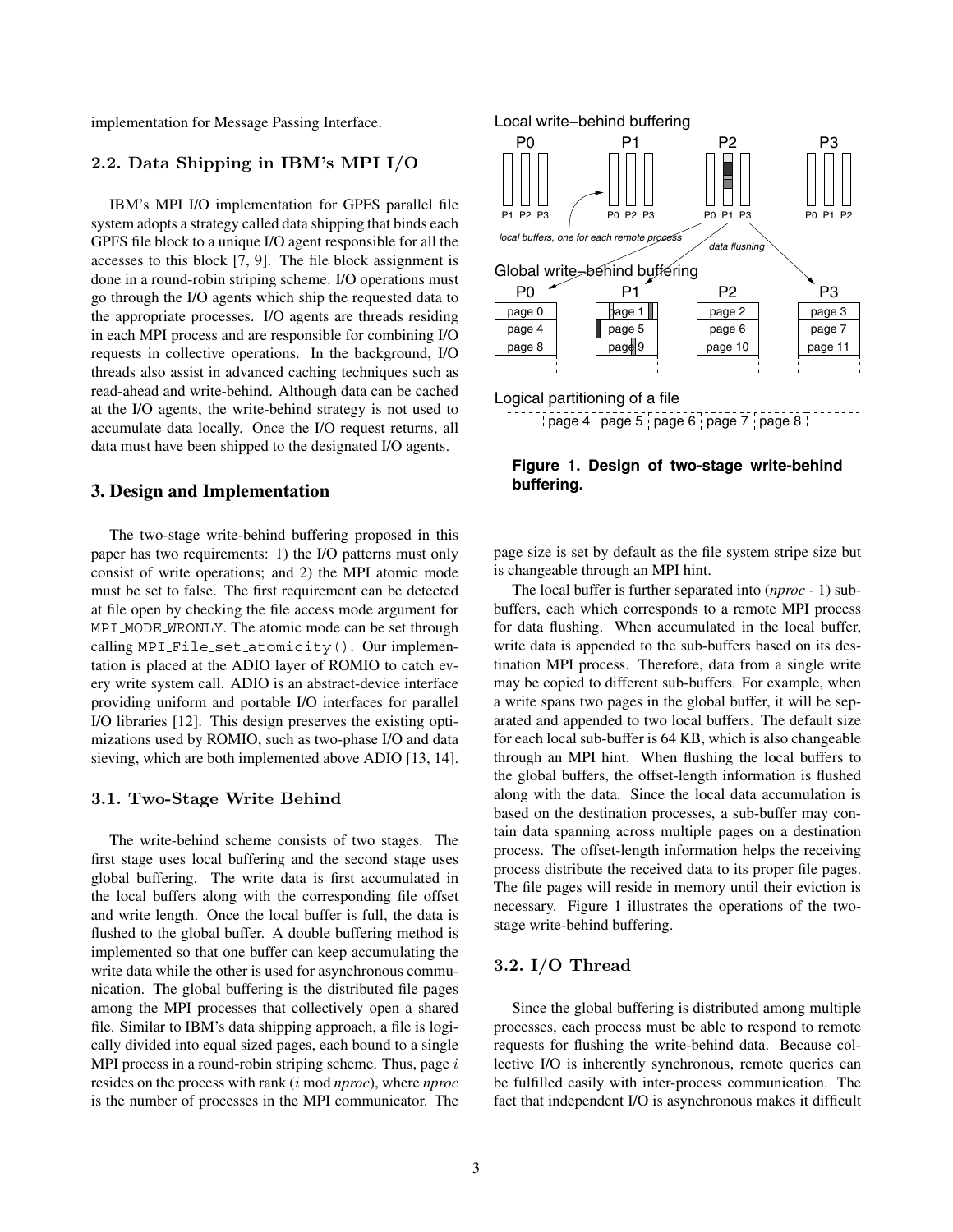for any one process to explicitly handle arbitrary remote requests. Hence, we choose to create an I/O thread that runs concurrently with the main program thread for buffering. To improve the portability, our implementation uses the POSIX thread library [3]. In our design, each process can have multiple files opened, but only one thread is created. It is important to note that every process will create at most one I/O thread even if a process opens multiple files. Our algorithm will create its I/O thread when it opens the its first file. It destroys the I/O thread when the all files are closed. Once the I/O thread is created, it enters an infinite loop to serve both local and remote write requests until it is signaled by the main thread for its termination. All operations related to data buffering are carried out by the I/O thread only. A shared conditional variable protected by a mutual exclusion lock is used to indicate if a write request has been issued by the main thread or if the I/O thread has completed the request. The communication between the two threads is done through a few shared variables which contain information such as the file handler, write offset, write buffer, etc. To serve remote requests, the I/O thread probes for incoming I/O requests from all processes in the MPI communicator group. Since each opened file is associated with a communicator, the probe will scan all the opened files.

### 3.3. Flushing Policy

During the first stage, data is flushed when the local subbuffers are full. During the second stage, file pages are flushed when under memory pressure or at file close. An upper bound, by default 64 MB, is used to indicate the maximum memory size that can be used for the second-stage buffering. For a new page, if the memory allocation utility, malloc() finds enough memory to accommodate the page and the total allocated buffer size is below the upper bound, the page will be created. Otherwise, i.e. under memory pressure, page eviction is activated. Eviction is based on the local references and a least-recent-used policy. We keep the dirty data ranges in a linked list for each file page and during the eviction, only dirty data will be written to the file system. When closing a file, because file pages are cyclically distributed across all MPI processes, a twophase flushing function is devised to shuffle pages such that neighboring pages are moved to the same processes before the flush. Although shuffling requires extra communication cost, this approach enables each process to make consecutive, contiguous I/O accesses and further improves performance.

## **4. Experimental Results**

Our evaluation was done on two machines, Tungsten and Mercury, at the National Center for Supercomputing Applications. Tungsten is a 1280-node Dell Linux cluster where each node contains two Intel 3.2 GHz Xeon processors with a shared 3 GB memory. A Lustre parallel file system version 1.4.4.5 is installed on Tungsten. We created a directory for output files with the configuration of 64 KB stripe size and 8 I/O servers. Mercury is a 887-node IBM Linux cluster where each node contains two Intel 1.3/1.5 GHz Itanium II processors with a shared 4 GB memory. Mercury runs an IBM GPFS parallel file system version 3.1.0 configured in the Network Shared Disk (NSD) server model with 54 I/O servers and 512 KB file block size. Regarding thread-safety, our MPI-IO caching was implemented in the ROMIO layer of the MPICH version 2-1.0.3, the thread-safe and latest version of MPICH2, at the time our experiments were performed. Thread-safety is only supported for the default sock channel of MPICH2. Therefore, although both Tungsten and Mercury have both Myrinet and Gigabit Ethernet installed, for thread-safety reason we can only use Gigabit Ethernet, which is relatively slower than the Myrinet on the same machines.

#### 4.1. BTIO Benchmark

Developed by NASA Advanced Supercomputing Division, the parallel benchmark suite NPB-MPI version 2.4 I/O is formerly known as the BTIO benchmark [16]. BTIO presents a block-tridiagonal partitioning pattern on a threedimensional array across a square number of processes. Each process is responsible for multiple Cartesian subsets of the entire data set, whose number increases with the square root of the number of processors participating in the computation. Figure 2 illustrates the BTIO partitioning pattern with an example of nine processes. BTIO provides options for four I/O methods: MPI collective I/O, MPI independent I/O, Fortran I/O, and separate-file I/O. According to our experiments and the performance evaluation reported in [2], the independent I/O option results in much worse execution time than collective I/O. Therefore, the case of independent I/O running current ROMIO implementation is not provided. In BTIO, forty arrays are consecutively written to a shared file by appending one after another. We evaluated two I/O sizes: classes B and C with array dimensions of  $102 \times 102 \times 102$  and  $162 \times 162 \times 162$ , respectively. The aggregate write amount for class B is 1.62 GB and 6.49 GB for class C. Table 1 shows the number of write() calls generated from the BTIO. Since ROMIO's implementation for MPI collective I/O uses the two-phase I/O strategy that redistributes I/O requests in order to make large contiguous file accesses, the number of write requests for collective I/O is significantly less than the independents. We report the aggregate write bandwidth, because we only use MPI asynchronousfunctionsin our implementation and it is very hard to separate the costs for computation, communication, and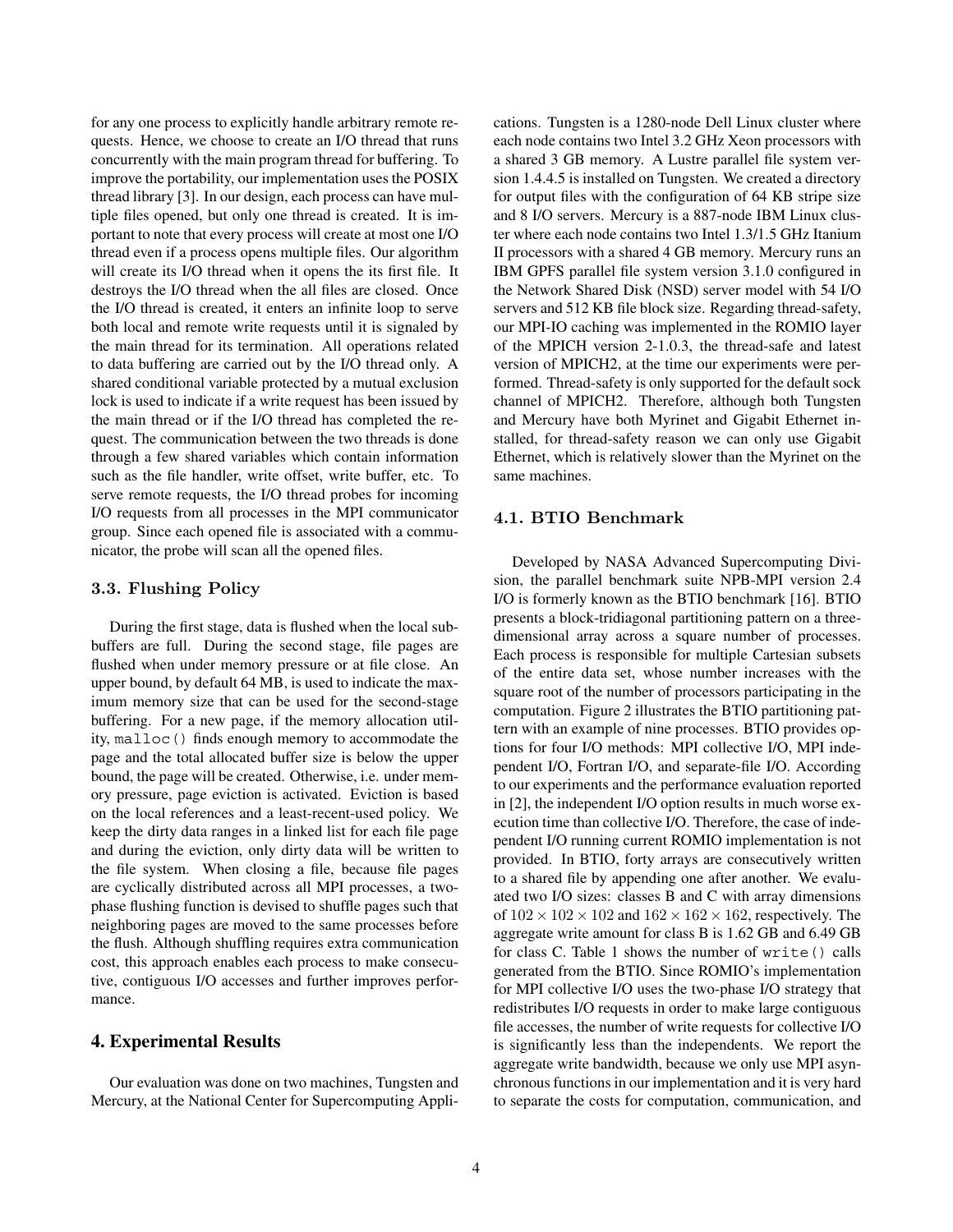

**Figure 2. BTIO data partitioning pattern. The 4D subarray in each process is mapped to the global array in a block-tridiagonal fashion. This example uses 9 processes and highlights the mapping for process P**6**.**

file I/O. The I/O bandwidth numbers were obtained by dividing the aggregate write amount by the time measured from the beginning of file open until after file close. Note that although no explicit MPI\_File\_sync() call is made in BTIO benchmark, closing files will flush all dirty data and is, thus, also included in our performance results.

#### 4.2. Performance Analysis

The performance results are given in Figure 3. Since running independent I/O gives very low I/O bandwidth, we consider it as the worse case. To see how much the twostage method can improve the independent BTIO, instead of using the naive independent BTIO, we compare our ideas against the performance of naive collective BTIO. As shown in Table 1, collective I/O only generates 40 write requests per process and hence its I/O bandwidth can be considered as a baseline for any new I/O strategy that wishes to further improve the performance. The one-stage write behind is an implementation based on the IBM's data shipping, since the IBM's MPI is not available on both machines. This method is actually the global write-behind buffering part of the twostage method. As shown in Figure 3, the two-stage write behind outperforms both one-stage buffering and the naive collective I/O in most of the cases.

When looking into the two-phase I/O strategy, one can see that write data is redistributed based on the contiguous file domains assigned among the processes. This strategy is

| Table 1. Number of write calls per process    |  |  |  |  |  |
|-----------------------------------------------|--|--|--|--|--|
| generated from BTIO benchmark using col-      |  |  |  |  |  |
| lective (coll.) and independent I/O (indep.). |  |  |  |  |  |

| Number of |       | Class B | Class C |        |  |
|-----------|-------|---------|---------|--------|--|
| processes | coll. | indep.  | coll.   | indep. |  |
| 16        | 40    | 104040  | 40      | 262440 |  |
| 25        | 40    | 83240   | 40      | 209910 |  |
| 36        | 40    | 69360   | 40      | 174960 |  |
| 49        | 40    | 59400   | 40      | 150000 |  |
| 64        | 40    | 52000   | 40      | 131240 |  |

similar to the first stage of our two-stage method. One difference in comparison with two-phase I/O is that we use the static file domain assignment in our method. Additionally, the two-phase I/O implementation flushes out data before the function returns. The better network utilization from the write-behind strategy used in our method makes a strong performance improvement.

The cyclic distribution of file pages used in the second stage avoids the communication bottleneck during the data flushing in the first stage. Obviously, the file page size can impact the communication cost of the first-stage data flushing. In fact, choosing a proper page size also affects the flushing cost for the second stage, because it heavily depends on the write performance of the underlying file system. Both Lustre and GPFS are POSIX compliant file systems and therefore respect POSIX I/O atomicity semantics. To guarantee atomicity, file systems often enforce file locking in each read/write call to gain exclusive access to the requesting file region. On parallel file systems like Lustre and GPFS where files are striped across multiple I/O servers, locks can span multiple stripes for large read/write requests. It is known that lock contention due to enforcing atomicity can significantly degrade parallel I/O performance [8]. In some cases, even though the requests do not have overlapping byte ranges, lock contentions can still exist when the lock granularity is the file block and there are overlapping file blocks. This scenario is also known as false sharing. By choosing the file system stripe size as the page size in our two-stage method, all write requests are aligned with the stripe boundaries and hence conflict locks can be avoided entirely in the second-stage flushing. This alignment effect can also be observed by the better write bandwidth from the one-stage write behind over the naive collective I/O.

# **5. Conclusions**

Write-behind data buffering is known to be able to improve I/O performance by combining multiple small writes